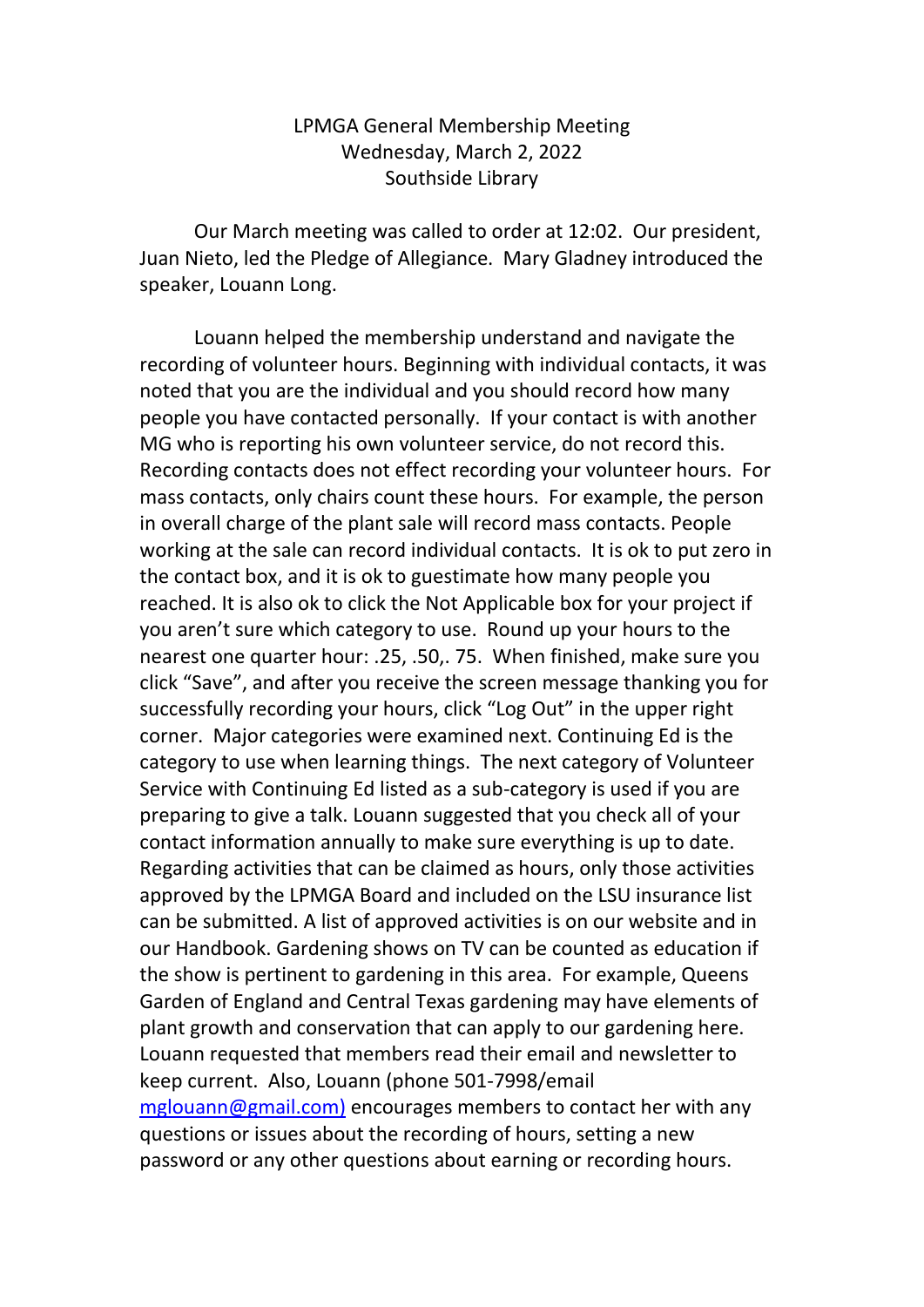Louann reminded everyone that currently 20 hours of volunteer service, 6 education hours, paid dues (there will be a late fee of \$5 for late dues), and code of conduct forms are needed every year to remain an Active member.

Juan asked for a motion to approve February minutes. Minutes approved. Don Weintritt (immediate past president) continued on to give a thorough rundown on our past convention and the possibility of a new state convention next year. Our last state conference was in 2007. It cost twenty thousand. Today a convention of this magnitude would cost more. Don presented an alternative idea. A convention of a day and a half with speakers and demonstrations is possible. Other chapters in the state may be interested in working with us. We have a possible free venue in Alexandria which is a nice central location in the state. He suggested November of next year since we will largely be out of hurricane season. Don will send out an online voting poll to see if people want this and are willing to serve on committees to make it work. When asked about the past 2007 convention, MaryAnn Armbruster illuminated us. There were 3 days of lectures, demos, and tours. Many committees were involved as well as sponsors. Behind the scenes activities also occurred such as bags being put together with goodies to give to the attendees.

Juan gave the financial figures from Angela. On January 31, there was 30,000 in checking. After expenses paid, checking is currently at 27,500. A CD has 17,000. All figures are rounded. Angela will be at a meeting soon to give a workup on our finances.

Corresponding Secretary Ellen Garacci said a card was sent to Becky Taylor whose husband died recently. For Festival Des Fleurs, Ellen says she needs more people in the children's activities, so she will ask permission from the signees to switch a few to this group. Ellen said we are getting 3 members back, and she has the festival schedule.

LSU Agent Dan Devenport said that members are still going through security background checks. He submits 35 names at a time. Sara Shields will send an email to you for a background check. These are good for 3 years.